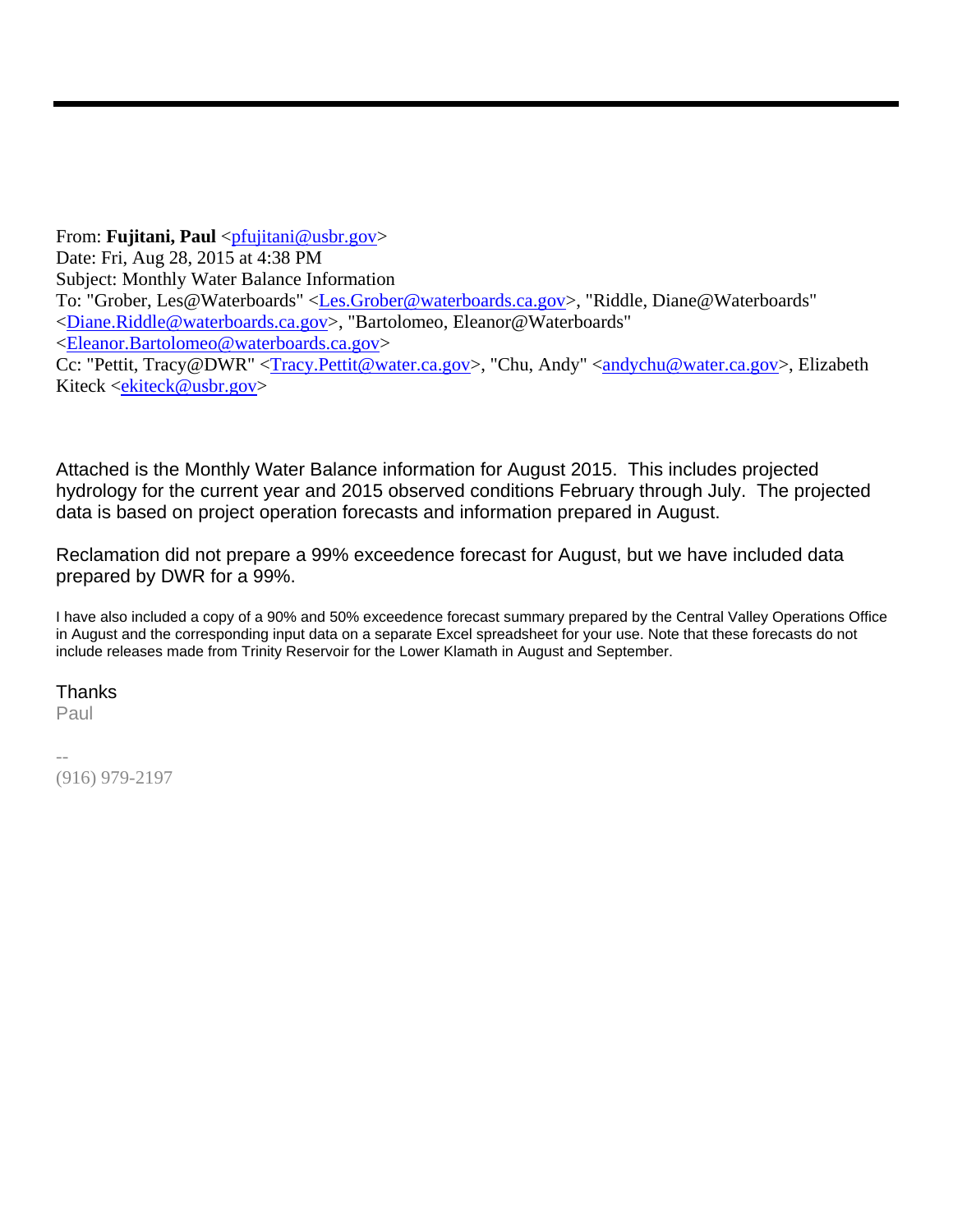#### Observed 2015 Hydrological Data

Coordinated Operations Account Monthly Balance(4)

# **Accretions / Depletions**

Sacramento Valley Net Delta Consumptive Use

**Deliveries**

| Values in TAF             | -ebruarv | March | Aprin |      | Mav | June | July | August | September |
|---------------------------|----------|-------|-------|------|-----|------|------|--------|-----------|
| Sacramento Vallev         | 714      |       | 188   |      | 262 | 292  | 346  |        |           |
| Net Delta Consumptive Use | 24       |       | 70    | -41. | 148 | 211  | 268  |        |           |

| Values in TAF                                         | February  | March           | April | May   | June  | July  | August | September |
|-------------------------------------------------------|-----------|-----------------|-------|-------|-------|-------|--------|-----------|
| SWP - North of Delta M&I Contract Deliveries          |           |                 |       | 3.4   |       |       |        |           |
| SWP - North of Delta Agricultural Contract Deliveries |           | $1\overline{2}$ | 23    | 115   | 110   | 122   |        |           |
| SWP - South of Delta Contract Deliveries              | 39        | 66              | 76    | 93    | 109   | 149   |        |           |
| <b>CVP - Sacramento River Deliveries</b>              | <b>NA</b> | <b>NA</b>       | 77    | 253   | 245   | 261   |        |           |
| CVP - Tehama-Colusa Canal Deliveries                  | 1.3       |                 |       | 18    | 17    | 17    |        |           |
| CVP - Contra Costa Canal                              |           | 15 est.         |       |       |       |       |        |           |
| CVP - San Joaquin and Mendota Pool                    |           |                 |       |       | 13    |       |        |           |
| CVP - Exchange Contractors - Pool Delivery            | 18        | 36              | 26    | 36    | 68    | 73    |        |           |
| CVP - Refuges - Pool Delivery                         | 15        |                 |       |       | $<$ 1 |       |        |           |
| CVP - Delta Mendota Canal Delivery                    |           |                 |       | 15    | 27    | 37    |        |           |
| CVP - Refuges - DMC                                   |           |                 |       | $<$ 1 |       |       |        |           |
| CVP - San Luis Canal Delivery                         | 12        | 17              | 25    | 35    | 48    | 44    |        |           |
| CVP - San Felipe Division                             |           |                 |       |       |       |       |        |           |
| CVP - Friant Kern Canal Delivery                      |           |                 |       |       | 16    | 21    |        |           |
| CVP - Madera Canal Delivery                           | <1        | <1              |       | <'    |       |       |        |           |
| CVP - Millerton Lake Delivery                         | <1        | <1              |       | <'    |       |       |        |           |
| CVP - Folsom South Canal                              |           |                 |       |       |       |       |        |           |
| CVP - Folsom Pumping Plant                            |           |                 |       |       |       |       |        |           |
| Coordinated Operations Account Monthly Balance(4)     | 6         | -8              | $-28$ | $-83$ | $-35$ | $-70$ |        |           |

#### **Delta Flows**

|                                | Februarv | March | April | Mav             | June | July | August | September |
|--------------------------------|----------|-------|-------|-----------------|------|------|--------|-----------|
| Delta Inflow at Freeport (cfs) | 18.000   | 8042  | 6281  | 7088            | 6685 | 7532 |        |           |
| Net Delta Outflow Index (cfs)  | 15.800   | 4980  | 5360  | 5165            | 3849 | 3424 |        |           |
| SJR at Vernalis Flow (cfs)     | 870      | 636   | 845   | 399             | 192  | 133  |        |           |
| CVP Export (TAF)               | 58       | 120   | 63    | 30 <sup>1</sup> | 26   | 25   |        |           |
| SWP Export (TAF)               | 221      |       | 30    |                 | 18   |      |        |           |

# **Transfers (5)**<br>Values in TAF

Values in TAF February March April May June July August September (Premier August September NOD to SOD

#### **Reservoir Inflow**

| Values in TAF | February | March | April | May | June | July | August | September |
|---------------|----------|-------|-------|-----|------|------|--------|-----------|
| Trinity       | 289      | 66    | 55    | 39  | 18   |      |        |           |
| Whiskeytown   | 63       |       |       |     |      |      |        |           |
| Shasta        | 720      | 262   | 221   | 185 | 164  | 151  |        |           |
| Folsom        | 168      | 65    | 50    | 52  | 52   | 44   |        |           |
| New Melones   | 55       | 19    |       | 24  | 19   | 20   |        |           |
| Oroville      | 338      | 123   | 83    | 56  | 67   | 63   |        |           |

# **Reservoir Releases**

Carr Powerplant Release

| Values in TAF           | February | March | April | May      | June | July | August | September |
|-------------------------|----------|-------|-------|----------|------|------|--------|-----------|
| Trinity                 | 15       | 20    | 59    | 195      | 107  | 110  |        |           |
| Whiskeytown             | 62       | 14    |       | 20       | 62   | 82   |        |           |
| Shasta                  | 106      | 180   | 240   | 434      | 358  | 347  |        |           |
| Folsom                  | 51       | 56    |       | 91       | 147  | 192  |        |           |
| New Melones             | 12       | 69    | 77    | 59       | 67   | 75   |        |           |
| Oroville                | 53       | 50    | 74    | 165      | 137  | 191  |        |           |
| Carr Powerplant Release |          |       | 37    | 24<br>41 | 62   | 83   |        |           |

#### **Reservoir End of Month Storage**

| Values in TAF | February | March | April | May  | June | July | August | September |
|---------------|----------|-------|-------|------|------|------|--------|-----------|
| Trinity       | 1147     | 1191  | 1184  | 1024 | 930  | 825  |        |           |
| Whiskeytown   | 207      | 205   | 236   | 239  | 238  | 238  |        |           |
| Shasta        | 2613     | 2689  | 2662  | 2404 | 2198 | 1990 |        |           |
| Folsom        | 564      | 572   | 576   | 535  | 438  | 286  |        |           |
| New Melones   | 606      | 554   | 491   | 453  | 401  | 344  |        |           |
| Oroville      | 1736     | 1794  | 1782  | 1565 | 1395 | 1162 |        |           |
|               |          |       |       |      |      |      |        |           |

Notes: 1. CVP Sacramento River Deliveries not reported November through March

2. CVP deliveries represent total turnout delivery regardless of source

- 3. Additional details on CVP deliveries may be found on : http://www.usbr.gov/mp/cvo/deliv.html
- 4. Positive COA represents account in Reclamation favor, numbers not adjusted for transfers or non‐project water
- 5. Observed water transfer accounting data is not available at this time. Water program transfer data may be found at the following link:<br>http://www.water.ca.gov/watertransfers/activity.cfm http://www.water.ca.gov/watertransfers/activity.cfm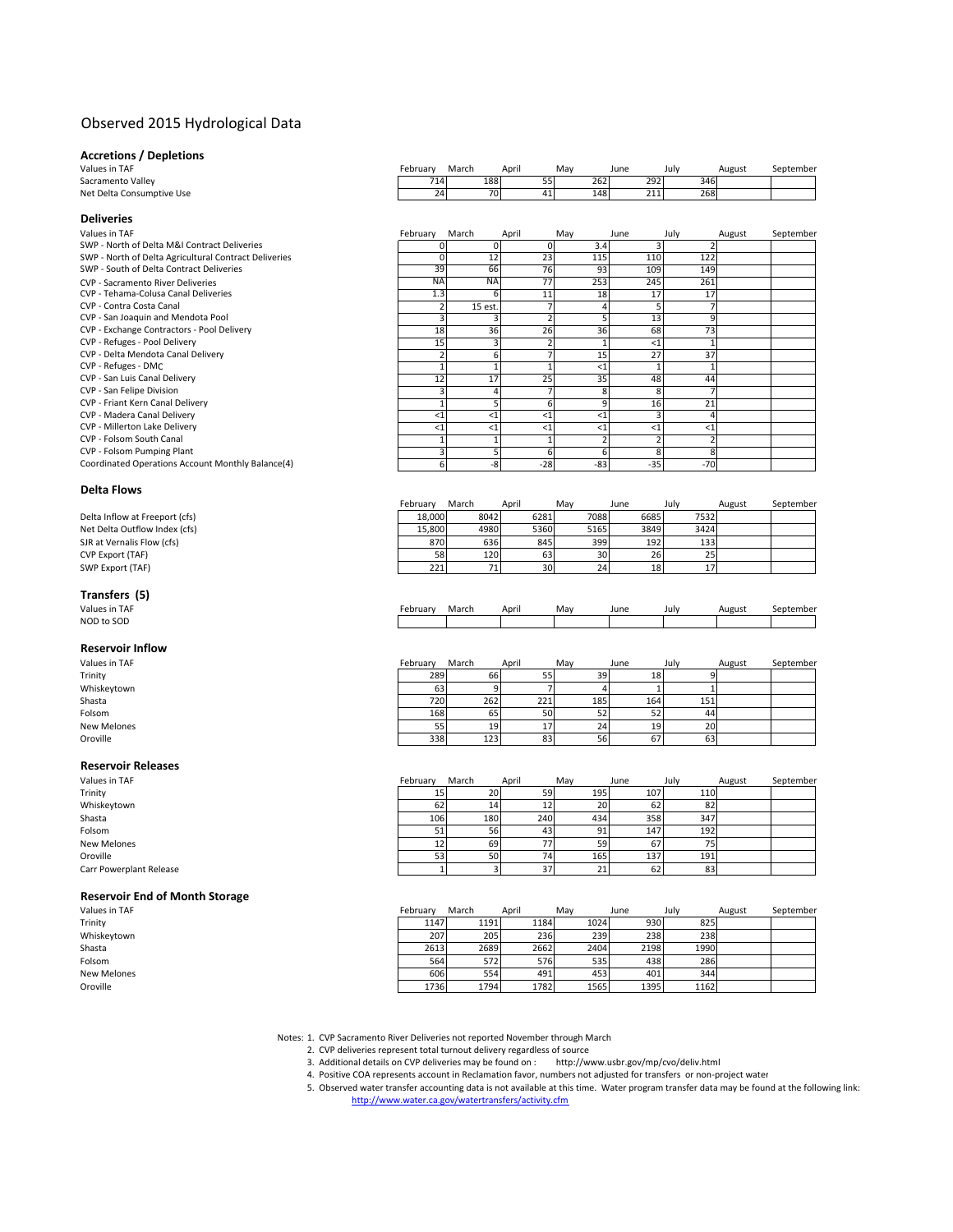#### **90% Exceedence Forecast ‐ Input Data**

|  | Inflows |  |
|--|---------|--|
|--|---------|--|

|                       |         |             |                         |        | New |         |          |
|-----------------------|---------|-------------|-------------------------|--------|-----|---------|----------|
|                       | Trinity | Whiskeytown | Shasta                  | Folsom |     | Melones | Oroville |
| Oct                   | 10      | 9           | $\overline{\mathbf{c}}$ | 200    | 20  | 11      | 69       |
| Nov                   | 11      | 14          | $\overline{\mathbf{c}}$ | 230    | 32  | 10      | 71       |
| Dec                   | 12      | 22          | 4                       | 260    | 60  | 11      | 98       |
| Jan                   |         | 33          | 8                       | 320    | 70  | 20      | 179      |
| Feb                   |         | 55          | 12                      | 380    | 110 | 25      | 208      |
| Mar                   | 3       | 88          | 20                      | 520    | 180 | 45      | 299      |
| Apr                   | 4       | 140         | 16                      | 450    | 220 | 75      | 290      |
| May                   | 5       | 150         | 8                       | 340    | 190 | 80      | 211      |
| Jun                   | 6       | 58          | 4                       | 240    | 90  | 40      | 162      |
| Jul                   |         | 18          | $\overline{\mathbf{z}}$ | 200    | 60  | 30      | 107      |
| <b>Start Mont Aug</b> | 8       | 5           |                         | 112    | 52  | 17      | 64       |
| Sep                   | 9       | h           |                         | 109    | 40  | 17      | 64       |

#### Modified Normal/Dry

|                | <b>River Releases</b> |                         |               |                   |               |     |
|----------------|-----------------------|-------------------------|---------------|-------------------|---------------|-----|
|                |                       |                         | Trinity (cfs) | Clear Creek (cfs) | Goodwin (cfs) |     |
|                | Oct                   | 10                      | 372.5806452   |                   | 175           | 577 |
|                | Nov                   | 11                      | 300           |                   | 175           | 200 |
|                | Dec                   | 12                      | 300           |                   | 175           | 206 |
|                | Jan                   | 1                       | 300           |                   | 175           | 261 |
|                | Feb                   | $\overline{\mathbf{c}}$ | 300           |                   | 175           | 309 |
|                | Mar                   | 3                       | 300           |                   | 175           | 280 |
|                | Apr                   | 4                       | 540           |                   | 218           | 500 |
|                | May                   | 5                       | 2924.322581   |                   | 216           | 150 |
|                | Jun                   | 6                       | 783.1         |                   | 150           | 150 |
|                | Jul                   | 7                       | 450           |                   | 120           | 150 |
| Start Mont Aug |                       | 8                       | 801           |                   | 85            | 150 |
|                | Sep                   | 9                       | 795           |                   | 150           | 150 |

| Hydrology             |    |          |       |       |                                                                                                                                                          |                                              |                            |                                                             |                                                                                                     |                                                                                                               |                                              |              |          |                                                                                                               |                                    |                                                                                  |                                                                               |                |             |  |
|-----------------------|----|----------|-------|-------|----------------------------------------------------------------------------------------------------------------------------------------------------------|----------------------------------------------|----------------------------|-------------------------------------------------------------|-----------------------------------------------------------------------------------------------------|---------------------------------------------------------------------------------------------------------------|----------------------------------------------|--------------|----------|---------------------------------------------------------------------------------------------------------------|------------------------------------|----------------------------------------------------------------------------------|-------------------------------------------------------------------------------|----------------|-------------|--|
|                       |    |          |       |       |                                                                                                                                                          |                                              |                            |                                                             |                                                                                                     |                                                                                                               |                                              |              |          |                                                                                                               |                                    |                                                                                  |                                                                               |                |             |  |
|                       |    |          |       |       |                                                                                                                                                          |                                              |                            |                                                             | Misc.                                                                                               | Yolo                                                                                                          |                                              |              |          |                                                                                                               |                                    |                                                                                  |                                                                               |                |             |  |
|                       |    |          |       |       |                                                                                                                                                          |                                              |                            |                                                             | Creeks                                                                                              | <b>Bypass</b>                                                                                                 | Inflow                                       |              |          |                                                                                                               |                                    |                                                                                  | Feather                                                                       |                | X-channel   |  |
|                       |    |          | (cfs) | (TAF) | (TAF)                                                                                                                                                    |                                              |                            | (cfs)                                                       | (TAF)                                                                                               | (TAF)                                                                                                         | (TAF)                                        |              |          |                                                                                                               | Gate                               |                                                                                  |                                                                               |                | gate        |  |
| Oct                   | 10 | 3500     |       |       |                                                                                                                                                          | 40                                           |                            |                                                             |                                                                                                     |                                                                                                               |                                              | 0            |          |                                                                                                               |                                    |                                                                                  |                                                                               | $\Omega$       | 1 is closed |  |
| Nov                   | 11 | 3500     |       |       |                                                                                                                                                          | 90                                           |                            |                                                             |                                                                                                     |                                                                                                               | $\Omega$                                     | $\Omega$     |          |                                                                                                               |                                    |                                                                                  |                                                                               | $\Omega$       | 0 is open   |  |
| Dec                   | 12 | 3500     |       |       |                                                                                                                                                          | 160                                          |                            |                                                             |                                                                                                     |                                                                                                               | 0                                            | $\Omega$     |          |                                                                                                               |                                    |                                                                                  |                                                                               |                |             |  |
| Jan                   |    | 4000     |       |       |                                                                                                                                                          | 300                                          |                            |                                                             |                                                                                                     |                                                                                                               | $\Omega$                                     | $\Omega$     |          |                                                                                                               |                                    |                                                                                  |                                                                               |                |             |  |
| Feb                   |    |          |       |       |                                                                                                                                                          | 240                                          |                            |                                                             |                                                                                                     |                                                                                                               |                                              | 0            |          |                                                                                                               |                                    |                                                                                  |                                                                               |                |             |  |
| Mar                   |    | $\Omega$ |       |       |                                                                                                                                                          | 320                                          |                            |                                                             |                                                                                                     |                                                                                                               | $\mathbf 0$                                  | 0            |          |                                                                                                               |                                    |                                                                                  |                                                                               | $\Omega$       |             |  |
| Apr                   |    | 4000     |       |       |                                                                                                                                                          | $-20$                                        |                            |                                                             |                                                                                                     |                                                                                                               | $\Omega$                                     | $\Omega$     |          |                                                                                                               |                                    |                                                                                  |                                                                               | n              |             |  |
| May                   |    | 4000     |       |       |                                                                                                                                                          | $-220$                                       |                            |                                                             |                                                                                                     |                                                                                                               |                                              | $\Omega$     | $-121$   |                                                                                                               |                                    |                                                                                  |                                                                               |                |             |  |
| Jun                   |    | 4000     |       |       |                                                                                                                                                          |                                              |                            |                                                             |                                                                                                     |                                                                                                               | $\Omega$                                     | $\Omega$     | $-191$   |                                                                                                               |                                    |                                                                                  |                                                                               |                |             |  |
| Jul                   |    | 4000     |       |       |                                                                                                                                                          |                                              |                            |                                                             |                                                                                                     |                                                                                                               |                                              | $\mathbf{0}$ |          |                                                                                                               |                                    |                                                                                  |                                                                               |                |             |  |
| <b>Start Mont Aug</b> |    | 2000     |       |       |                                                                                                                                                          |                                              |                            |                                                             |                                                                                                     |                                                                                                               | 0                                            | $\Omega$     |          |                                                                                                               |                                    |                                                                                  |                                                                               | $\Omega$       |             |  |
| Sep                   |    | 3800     |       |       |                                                                                                                                                          | $-30$                                        |                            |                                                             |                                                                                                     |                                                                                                               |                                              | 0            |          |                                                                                                               |                                    |                                                                                  |                                                                               |                |             |  |
|                       |    |          | (cfs) |       | Wilkin's Target Kes-Wilkin's Acc/Dep<br>$-771$<br>$-73$<br>741<br>2325<br>1844<br>2696<br>$-1140$<br>$-3454$<br>$-4590$<br>$-4454$<br>$-3745$<br>$-1397$ | 12<br>12<br>20<br>36<br>39<br>44<br>29<br>31 | $-320$<br>$-330$<br>$-255$ | Freeport<br>SJR Above Stan Sac Gross Acc/Dep Plant<br>(TAF) | Streams<br>13.3<br>14<br>13.2<br>13.8<br>12<br>12.1<br>11.5<br>12.2<br>12.5<br>12.3<br>12.4<br>12.4 | <b>Treatment East Side</b><br>210<br>260<br>160<br>98<br>810<br>671<br>390<br>179<br>180<br>120<br>110<br>160 | 29<br>19<br>11.1<br>0.8<br>0.9<br>1.2<br>1.8 |              | Transfer | Delta<br>ive Use<br>(TAF)<br>$-118$<br>$-55$<br>$-2$<br>56<br>37<br>10<br>$-63$<br>$-268$<br>$-252$<br>$-174$ | Consumpt Delta<br>Outflow<br>(TAF) | 258<br>303<br>307<br>369<br>633<br>701<br>644<br>467<br>422<br>307<br>172<br>179 | X-Channel Feather<br>$\Omega$<br>$\Omega$<br>$\Omega$<br>$\Omega$<br>$\Omega$ | Minimum Target |             |  |

|                | Demands (TAF) |         |                    |           |                           |               |        |          |          |                |                       |             |            |                  |        |       |                           |       |                 |        |    |
|----------------|---------------|---------|--------------------|-----------|---------------------------|---------------|--------|----------|----------|----------------|-----------------------|-------------|------------|------------------|--------|-------|---------------------------|-------|-----------------|--------|----|
|                |               |         |                    |           |                           |               |        |          |          |                | Delta                 | Federal     |            |                  | Cross  | Fed   | Fed                       | South |                 | Spring |    |
|                |               | Folsom  |                    |           | New Melones CVP Thermolit |               | Barker | F. Banks | F. Banks |                | North Bay Mendota Dos |             | Fed O'N to |                  | Valley |       | Exchange Exchange Bay/San |       | State Dos Creek |        |    |
|                |               | Pumping | Folsom South Canal | OID/SSJID | Contractors               | o Demand CCWD | Slough | On-Peak  | Off-Peak | Aqueduct Canal |                       | Amigos D.A. |            | San Felipe Canal |        | Oneil | San Luis                  | Jose  | Amigos          | Tunnel |    |
|                | Oct           | 10      |                    |           |                           | 51            | 10     |          |          |                |                       | 75          | 24         | 0.5              |        |       |                           |       |                 | 95     |    |
|                | Nov           | 11      |                    |           |                           |               |        |          | $\Omega$ |                |                       | 60          | 15         | 0.5              |        |       |                           |       |                 | 11     |    |
|                | Dec           |         |                    |           |                           | 51            |        |          |          |                |                       | 31          |            | 0.5              |        |       |                           |       |                 | 15     | 30 |
|                | Jan           |         |                    |           |                           |               |        |          |          |                |                       | 12          |            | 0.5              |        |       |                           |       |                 |        | 30 |
|                | Feb           |         |                    |           |                           |               |        |          |          |                |                       | 10          |            | 0.5              |        |       |                           |       |                 |        | 30 |
|                | Mar           |         |                    |           | 20                        |               |        |          |          |                |                       | 10          | 27         |                  |        |       |                           |       |                 | 76     | 30 |
|                | Apr           |         |                    |           |                           |               |        |          |          |                |                       | 10          |            |                  |        |       |                           |       |                 | 94     | 30 |
|                | May           |         |                    |           | 65                        | 122           |        |          |          |                |                       | 20          | 55         | 10.5             |        |       |                           |       |                 | 77     | 30 |
|                | Jun           |         |                    |           | 70                        | 128           |        |          |          |                |                       | 30          | 61         |                  |        |       |                           |       | 125             |        | 75 |
|                | Jul           |         |                    |           | 66                        | 129           |        |          |          |                |                       | 78          |            |                  |        |       |                           |       | 182             |        | 87 |
| Start Mont Aug |               |         | 14                 |           | 63                        | 95            |        |          |          |                |                       | 57          | 39         |                  |        |       |                           |       | 155             |        | 75 |
|                | Sep           |         | 12                 |           | 36                        | 69            |        |          | $\Omega$ |                |                       | 56          | 34         | 2.7              |        |       |                           |       | 100             |        | 40 |
|                |               |         | 108                | 19.6      | 375                       | 824           | 75.5   |          |          |                | 456                   | 364         |            | 37.9             |        |       |                           |       | 1006<br>23      |        |    |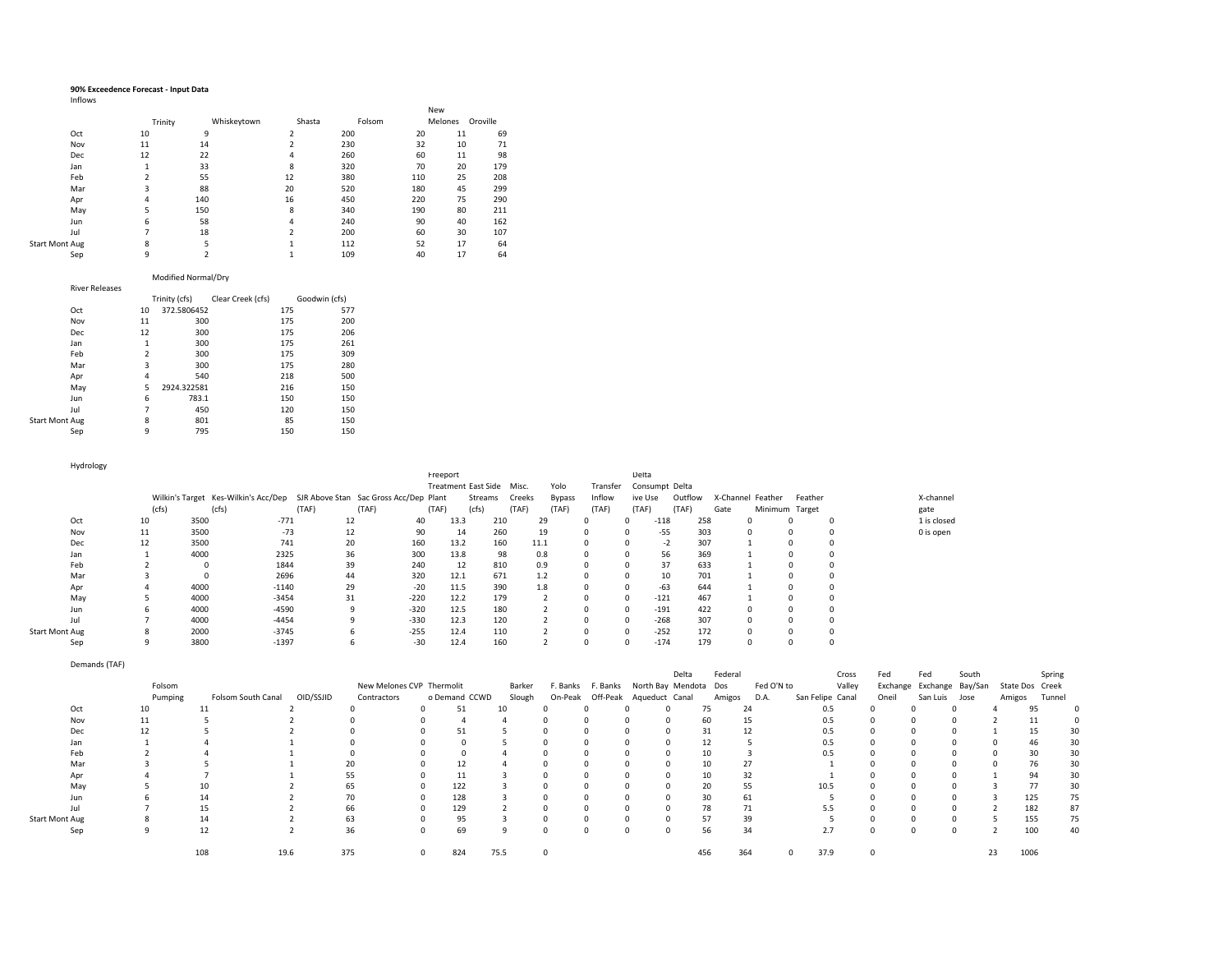### **50% Exceedence Forecast ‐ Input Data** Inflows

|                       |            |                | Trinity | Whiskeyto Shasta |     | Folsom |     | New Melor Oroville |     |
|-----------------------|------------|----------------|---------|------------------|-----|--------|-----|--------------------|-----|
|                       | Oct        | 10             | 14      | 3                | 240 |        | 21  | 35                 | 120 |
|                       | Nov        | 11             | 32      | 7                | 300 |        | 33  | 35                 | 170 |
|                       | <b>Dec</b> | 12             | 58      | 16               | 380 |        | 70  | 40                 | 220 |
|                       | Jan        | $\overline{1}$ | 85      | 35               | 590 |        | 160 | 50                 | 320 |
|                       | Feb        | 2              | 130     | 45               | 730 |        | 270 | 80                 | 450 |
|                       | Mar        | 3              | 150     | 38               | 810 |        | 320 | 105                | 450 |
|                       | Apr        | 4              | 210     | 25               | 620 |        | 440 | 160                | 530 |
|                       | May        | 5              | 220     | 16               | 480 |        | 480 | 250                | 420 |
|                       | Jun        | 6              | 103     | 8                | 300 |        | 240 | 150                | 240 |
|                       | Jul        | 7              | 28      | 3                | 230 |        | 140 | 45                 | 150 |
| <b>Start Mont Aug</b> |            | 8              | 5       | 2                | 140 |        | 59  | 17                 | 70  |
|                       | Sep        | 9              | 3       | 2                | 136 |        | 49  | 16                 | 95  |

| River Releases        |    |                                         |     |     |
|-----------------------|----|-----------------------------------------|-----|-----|
|                       |    | Trinity (cfs) Clear Creel Goodwin (cfs) |     |     |
| Oct                   | 10 | 372.5806                                | 200 | 577 |
| Nov                   | 11 | 300                                     | 200 | 200 |
| <b>Dec</b>            | 12 | 300                                     | 175 | 206 |
| Jan                   | 1  | 300                                     | 175 | 261 |
| Feb                   | 2  | 300                                     | 175 | 309 |
| Mar                   | 3  | 300                                     | 175 | 280 |
| Apr                   | 4  | 540                                     | 218 | 500 |
| May                   | 5  | 2924.323                                | 216 | 150 |
| Jun                   | 6  | 783.1                                   | 150 | 150 |
| Jul                   | 7  | 450                                     | 120 | 150 |
| <b>Start Mont Aug</b> | 8  | 450                                     | 120 | 150 |
| Sep                   | 9  | 450                                     | 150 | 150 |

| Hydrology             |    |           |          |                     |                          |          |                            |        |        |          |                     |       |      |                   |                |   |             |
|-----------------------|----|-----------|----------|---------------------|--------------------------|----------|----------------------------|--------|--------|----------|---------------------|-------|------|-------------------|----------------|---|-------------|
|                       |    |           | Kes-     |                     |                          | Freeport |                            |        |        |          |                     |       |      |                   |                |   |             |
|                       |    | Wilkin's  | Wilkin's |                     |                          |          | <b>Treatment East Side</b> | Misc.  | Yolo   | Transfer | Delta               | Delta |      |                   |                |   |             |
|                       |    | Target    | Acc/Dep  | SJR Above Sac Gross |                          | Plant    | Streams                    | Creeks | Bypass | Inflow   | Consumptive Outflow |       |      | X-Channel Feather | Feather        |   | X-channel   |
|                       |    | (cfs)     | (cfs)    |                     | Stan (TAF) Acc/Dep (TAF) | (TAF)    | (cfs)                      | (TAF)  | (TAF)  | (TAF)    | Use (TAF)           | (TAF) | Gate |                   | Minimum Target |   | gate        |
| Oct                   | 10 | 3500      | $-164$   | 47                  | 100                      | 13.3     | 210                        | 29     |        | 0        | $-118$              | 246   |      | $\Omega$          | 0              |   | 0 is open   |
| Nov                   | 11 | 3500      | 587      | 48                  | 150                      | 14       | 260                        | 19     |        | 0        | $-55$               | 268   |      |                   | 0              |   | 1 is closed |
| Dec                   | 12 | 4000      | 2615     | 48                  | 330                      | 13.2     | 160                        | 11.1   |        | 0        | $-2$                | 277   |      |                   | 0              |   |             |
| Jan                   |    | 4000      | 4309     | 52                  | 700                      | 13.8     | 2716                       | 0.8    |        | 0        | 56                  | 369   |      |                   | 0              |   |             |
| Feb                   |    | 0         | 4213     | 63                  | 880                      | 12       | 1422                       | 0.9    |        | $\Omega$ | 37                  | 633   |      |                   | $\mathbf 0$    | 0 |             |
| Mar                   |    | 0         | 6473     | 69                  | 970                      | 12.1     | 7611                       | 1.2    |        |          | 10                  | 701   |      |                   | $\Omega$       |   |             |
| Apr                   |    | 4000      | $-21$    | 55                  | 310                      | 11.5     | 2890                       | 1.8    |        |          | $-63$               | 678   |      |                   |                |   |             |
| May                   |    | 4000      | $-4122$  | 60                  | $-50$                    | 12.2     | 1888                       |        |        |          | $-121$              | 701   |      |                   |                |   |             |
| Jun                   |    | 4000<br>6 | $-5244$  | 30                  | $-185$                   | 12.5     | 1254                       |        |        |          | $-191$              | 559   |      |                   | 0              |   |             |
| Jul                   |    | 4000      | $-6233$  | 26                  | $-250$                   | 12.3     | 563                        |        |        | 0        | $-268$              | 492   |      | $\Omega$          | 0              |   |             |
| <b>Start Mont Aug</b> |    | 2000<br>8 | $-3745$  | 9                   | $-255$                   | 12.4     | 325                        |        |        | $\Omega$ | $-252$              | 172   |      | $\Omega$          | $\mathbf 0$    |   |             |
| Sep                   |    | 3800<br>9 | $-1305$  | 9                   | $-30$                    | 12.4     | 336                        |        |        | $\Omega$ | $-174$              | 179   |      | $\Omega$          | 0              |   |             |

#### Demands (TAF)

|                       |    |               | Folsom |     |      | New Melones           |               |       |        |          |          |           | Delta | Federal     |         |                  | Cross  | Fed   | Fed                       | South |        | Spring          |    |
|-----------------------|----|---------------|--------|-----|------|-----------------------|---------------|-------|--------|----------|----------|-----------|-------|-------------|---------|------------------|--------|-------|---------------------------|-------|--------|-----------------|----|
|                       |    | Folsom        | South  |     |      | <b>CVP</b>            | Thermolit     |       | Barker | F. Banks | . Banks  | North Bay |       | Mendota Dos | Fed O'N |                  | Valley |       | Exchange Exchange Bay/San |       |        | State Dos Creek |    |
|                       |    | Pumping Canal |        |     |      | OID/SSJID Contractors | o Demand CCWD |       | Slough | On-Peak  | Off-Peak | Aqueduct  | Canal | Amigos      | to D.A. | San Felipe Canal |        | Oneil | San Luis                  | Jose  | Amigos | Tunnel          |    |
| Oct                   | 10 | 10            |        | 2.4 | 10   |                       | 51            | 8.4   |        | 4.6      |          |           |       | 40          |         |                  |        |       |                           |       |        | 143             | 90 |
| Nov                   | 11 | 7.5           |        | 1.8 |      |                       |               | 9.2   |        | 3.1      |          |           |       | 20          |         |                  |        |       |                           |       |        | 103             | 60 |
| Dec                   | 12 | 6.25          |        | 1.2 |      |                       | 51            | 9.15  |        | 2.9      |          |           |       | 10          |         |                  |        |       |                           |       |        | 66              | 10 |
| Jan                   |    | 6.25          |        | 1.2 |      |                       |               |       |        |          |          |           |       | 10          |         |                  |        |       |                           |       |        |                 | 28 |
| Feb                   |    | 6.25          |        | 1.2 |      |                       |               |       |        | 1.5      |          |           |       | 20          |         |                  |        |       |                           |       |        | 41              | 40 |
| Mar                   |    | 6.25          |        | 1.5 | 20   |                       | 12            | 6.35  |        | 1.4      |          |           |       | 20          | 27      |                  |        |       |                           |       |        | 65              | 30 |
| Apr                   |    | 12.5          |        | 1.8 | 55   |                       | 23            | 11.85 |        | 1.9      |          |           |       | 30          | 32      |                  |        |       |                           |       |        | 88              |    |
| May                   |    | 12.5          |        | 2.7 | 65   |                       | 122           | 11.85 |        | 3.9      |          |           |       | 50          | 50      |                  |        |       |                           |       |        | 87              | 30 |
| Jun                   | ь. | 13.75         |        | 3.6 | 70.2 |                       | 128           | 10.4  |        | 5.2      |          |           |       | 70          | 56      |                  |        |       |                           |       | 11     | 164             | 60 |
| Jul                   |    | 15            |        | 4.5 | 70.2 |                       | 129           | 11.05 |        | 6.6      |          |           |       | 80          | 66      |                  |        |       |                           |       |        | 167             | 80 |
| <b>Start Mont Aug</b> |    | 18.6          |        | 4.5 | 63   |                       | 95            | 11.85 |        | 6.9      |          |           |       |             | 20      |                  |        |       |                           |       |        | 173             | 50 |
| Sep                   |    | 9.9           |        | 3.6 | 36   |                       | 69            | 12.5  |        | 5.5      |          |           |       | 60          | 15      |                  |        |       |                           |       |        | 142             | 30 |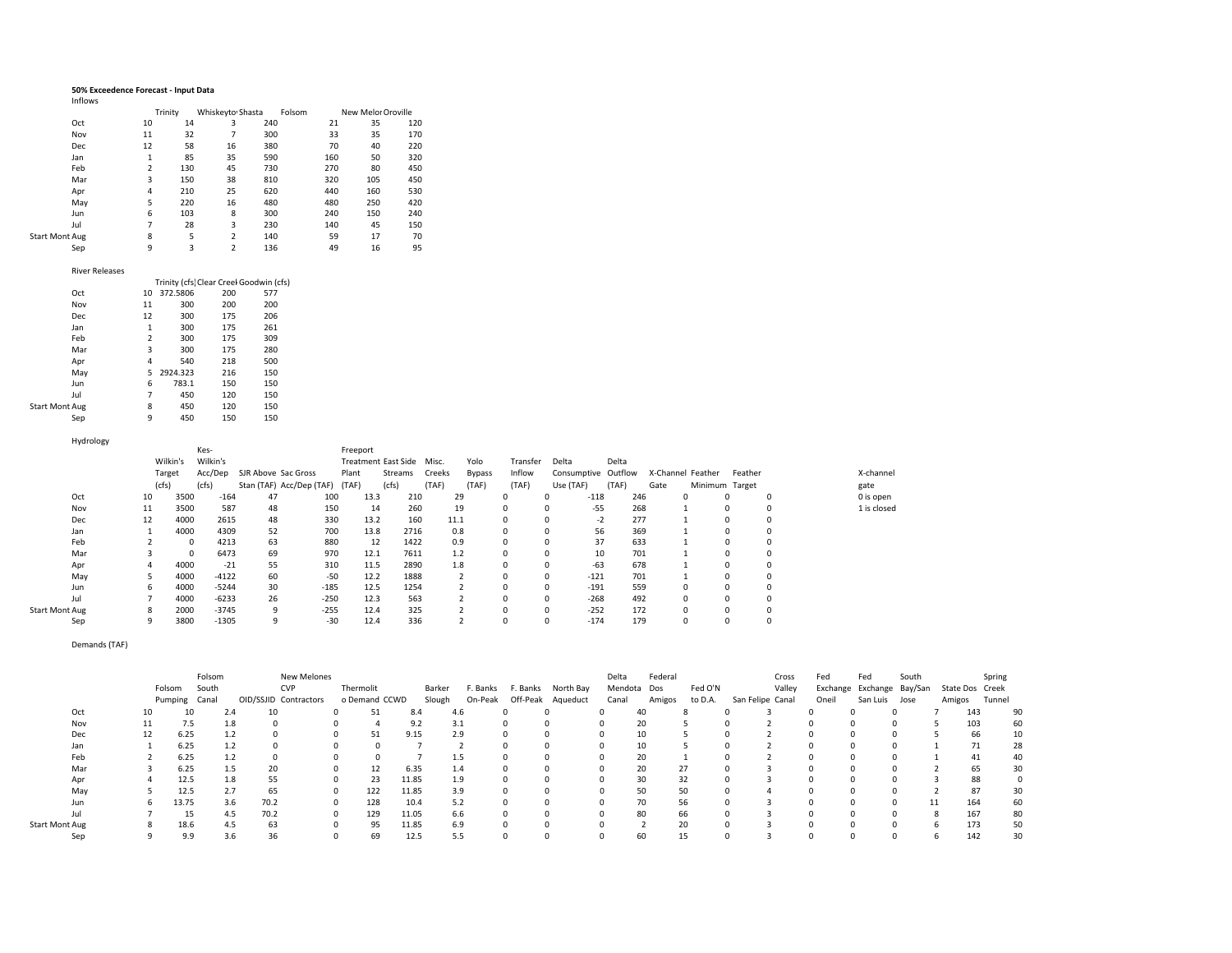#### **99% Exceedence Forecast ‐ Input Data**

| 2016 Jan<br>2015 Jul | Inflows (TAF)<br>Oct<br>Nov<br>$\mathsf{Dec}$<br>Feb<br>Mar<br>Apr<br>May<br>Jun<br>Aug<br>Sep | Trinity               | Whiskeytown                                    | Shasta<br>170<br>180<br>190<br>100<br>95 | Folsom<br>20<br>20<br>$20\,$<br>44<br>30                               | New Melones Oroville                                   | 74<br>65<br>62<br>64<br>54                                  | Millerton<br>11.4<br>2.6<br>$2.2\,$<br>38<br>37                                   |                                |                             |                    |                                                                                      |                        |                     |
|----------------------|------------------------------------------------------------------------------------------------|-----------------------|------------------------------------------------|------------------------------------------|------------------------------------------------------------------------|--------------------------------------------------------|-------------------------------------------------------------|-----------------------------------------------------------------------------------|--------------------------------|-----------------------------|--------------------|--------------------------------------------------------------------------------------|------------------------|---------------------|
| 2016 Jan<br>2015 Jun | <b>River Releases</b><br>Oct<br>Nov<br>Dec<br>Feb<br>Mar<br>Apr<br>May<br>Jul<br>Aug<br>Sep    | Trinity (cfs)         | Clear Creek (cfs) Goodwin (cfs) Oroville (cfs) |                                          | 1125<br>950<br>950<br>1900<br>1360                                     |                                                        |                                                             |                                                                                   |                                |                             |                    |                                                                                      |                        |                     |
| 2016 Jan<br>2015 Jun | Hydrology<br>Oct<br>Nov<br>Dec<br>Feb<br>Mar<br>Apr<br>May<br>Jul<br>Aug<br>Sep                | Wilkin's Target (cfs) | Kes-Wilkin's<br>Acc/Dep (cfs)                  | SJR Above<br>Stan (TAF)                  | Sac Gross<br>Acc/Dep<br>(TAF)<br>$-25$<br>88<br>137<br>$-255$<br>$-30$ | Freeport<br>Treatment<br>Plant (TAF)                   | East Side<br>Streams<br>(cfs)<br>10<br>15<br>10<br>20<br>20 | Misc.<br>Creeks<br>(TAF)                                                          | Yolo<br><b>Bypass</b><br>(TAF) | Transfer<br>Inflow<br>(TAF) | Delta<br>Use (TAF) | Consumptive Delta Outflow X-Channel<br>(cfs)<br>4200<br>5500<br>5000<br>3000<br>3000 | Gate                   |                     |
| 2016 Jan<br>2015 May | <b>Demands (TAF)</b><br>Oct<br>Nov<br>Dec<br>Feb<br>Mar<br>Apr<br>Jun<br>Jul<br>Aug<br>Sep     | <b>Folsom Pumping</b> | Folsom South<br>Canal                          | OID/SSJID                                | New<br>Melones CVP                                                     | Contractors FRSA Demand<br>51<br>131<br>96<br>95<br>69 | CCWD                                                        | SWP NOD Mendota<br>Demand<br>${<}1$<br>$<1\,$<br>${<}1$<br>$\mathbf{1}$<br>${<}1$ | Delta<br>Canal                 | Federal<br>Dos<br>Amigos    | San Felipe         | SWP SOD<br>Contractors<br>51<br>42<br>39<br>$71\,$<br>60                             | San<br>Riparian Ag/M&I | Joaquin Friant Div. |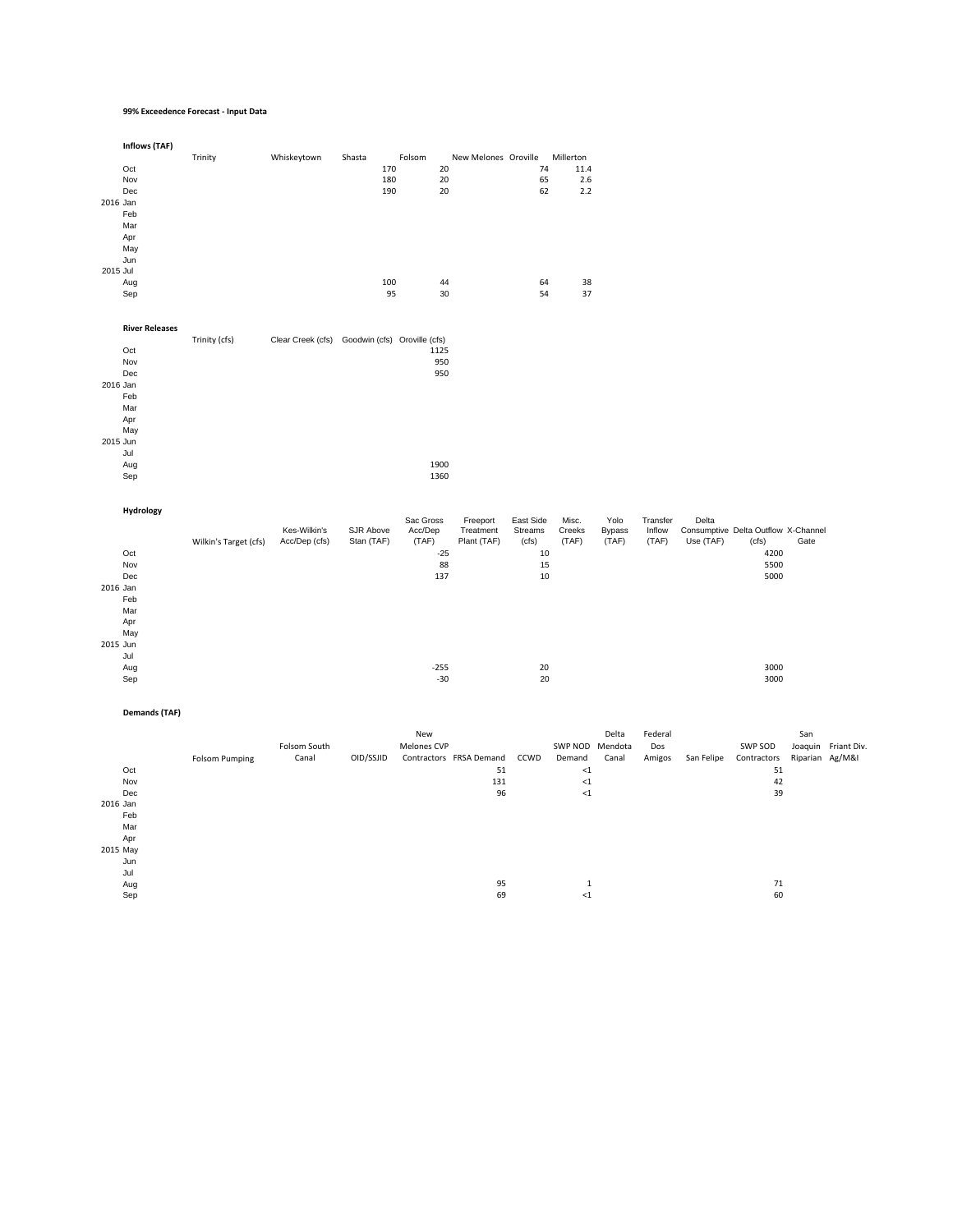### **Storages**

## **Federal End of the Month Storage/Elevation (TAF/Feet)**

|                    |       | Aug  | <b>Sep</b> | Oct  | <b>Nov</b> | <b>Dec</b> | Jan | Feb | Mar | Apr | May | Jun | Jul |
|--------------------|-------|------|------------|------|------------|------------|-----|-----|-----|-----|-----|-----|-----|
| <b>Trinity</b>     | 825   | 714  | 625        | 574  | 568        | 607        |     |     |     |     |     |     |     |
|                    | Elev. | 2219 | 2206       | 2198 | 2197       | 2203       |     |     |     |     |     |     |     |
| Whiskeytown        | 238   | 238  | 230        | 230  | 225        | 206        |     |     |     |     |     |     |     |
|                    | Elev. | 1209 | 1207       | 1207 | 1205       | 1199       |     |     |     |     |     |     |     |
| <b>Shasta</b>      | 1990  | 1751 | 1551       | 1509 | 1559       | 1763       |     |     |     |     |     |     |     |
|                    | Elev. | 942  | 929        | 926  | 929        | 943        |     |     |     |     |     |     |     |
| Folsom             | 286   | 182  | 159        | 136  | 129        | 161        |     |     |     |     |     |     |     |
|                    | Elev. | 363  | 356        | 349  | 347        | 357        |     |     |     |     |     |     |     |
| <b>New Melones</b> | 344   | 284  | 256        | 252  | 274        | 301        |     |     |     |     |     |     |     |
|                    | Elev. | 803  | 795        | 793  | 800        | 809        |     |     |     |     |     |     |     |
| <b>San Luis</b>    | 82    | 84   | 51         | 149  | 300        | 479        |     |     |     |     |     |     |     |
|                    | Elev. | 380  | 374        | 385  | 404        | 443        |     |     |     |     |     |     |     |
| <b>Total</b>       |       | 3253 | 2873       | 2850 | 3056       | 3516       |     |     |     |     |     |     |     |

#### **State End of the Month Reservoir Storage (TAF)**

|                  |       | . .  |     |     |      |      |  |
|------------------|-------|------|-----|-----|------|------|--|
| <b>Oroville</b>  | 1162  | 1008 | 949 | 947 | 1056 | 1166 |  |
|                  | Elev. | 665  | 656 | 656 | 673  | 688  |  |
| <b>San Luis</b>  | 441   | 293  | 279 | 258 | 259  | 421  |  |
| <b>Total San</b> |       |      |     |     |      |      |  |
| Luis (TAF)       | 523   | 377  | 330 | 406 | 559  | 901  |  |

## **Monthly River Releases (TAF/cfs)**

| <b>Trinity</b>     | <b>TAF</b> | 28   | 27   | 23   | 18   | 18   |  |
|--------------------|------------|------|------|------|------|------|--|
|                    | <b>cfs</b> | 450  | 450  | 373  | 300  | 300  |  |
| <b>Clear Creek</b> | <b>TAF</b> |      |      | 12   | 12   | -1-1 |  |
|                    | <b>cfs</b> | 120  | 150  | 200  | 200  | 175  |  |
| Sacramento         | <b>TAF</b> | 443  | 387  | 307  | 268  | 200  |  |
|                    | <b>cfs</b> | 7200 | 6500 | 5000 | 4500 | 3250 |  |
| American           | <b>TAF</b> | 135  | 56   | 31   | 30   | 31   |  |
|                    | <b>cfs</b> | 2200 | 941  | 500  | 501  | 500  |  |
| <b>Stanislaus</b>  | <b>TAF</b> | 9    |      | 35   | 12   | 13   |  |
|                    | <b>cfs</b> | 150  | 150  | 577  | 200  | 206  |  |
| Feather            | <b>TAF</b> | 124  | 81   | 69   | 57   | 58   |  |
|                    | <b>cfs</b> | 2017 | 1363 | 1122 | 950  | 950  |  |

### **Trinity Diversions (TAF)**

| $\ldots$ $\ldots$ , $\ldots$ $\ldots$ $\ldots$ $\ldots$ $\ldots$ | Aug | Sep | Oct | Nov | Dec | Jan | Feb | Mar | Apr | May | Jun | Jul |
|------------------------------------------------------------------|-----|-----|-----|-----|-----|-----|-----|-----|-----|-----|-----|-----|
| Carr PP                                                          | 83  | 61  | 40  | 1 Q |     |     |     |     |     |     |     |     |
| Spring Crk. PP                                                   | 76  | 60  | 30  | 19  | 25  |     |     |     |     |     |     |     |

### **Delta Summary (TAF)**

| $\cdot$ $\cdot$<br>$\overline{\phantom{a}}$ | Aug      | Sep      | Oct          | Nov          | Dec      | Jan | Feb | Mar | Apr | May | Jun | Jul |
|---------------------------------------------|----------|----------|--------------|--------------|----------|-----|-----|-----|-----|-----|-----|-----|
| <b>Tracy</b>                                | 30       | 47       | 150          | 179          | 197      |     |     |     |     |     |     |     |
| <b>USBR Banks</b>                           | 0        | 0        | $\mathbf{0}$ | 0            |          |     |     |     |     |     |     |     |
| <b>Contra Costa</b>                         | 11.85    | 12.5     | 8.4          | 9.2          | 9.15     |     |     |     |     |     |     |     |
| <b>Total USBR</b>                           | 42       | 60       | 158          | 188          | 206      |     |     |     |     |     |     |     |
| <b>State Export</b>                         | 34       | 137      | 130          | 110          | 234      |     |     |     |     |     |     |     |
|                                             |          |          |              |              |          |     |     |     |     |     |     |     |
| <b>Total Export</b>                         | 76       | 197      | 288          | 298          | 440      |     |     |     |     |     |     |     |
| <b>COA Balance</b>                          | $-196$   | $-75$    | $-28$        | $\mathbf{0}$ | 0        |     |     |     |     |     |     |     |
|                                             |          |          |              |              |          |     |     |     |     |     |     |     |
| Old/Middle R. std.                          |          |          |              |              |          |     |     |     |     |     |     |     |
| Old/Middle R. calc.                         | $-1,407$ | $-2,998$ | $-3,599$     | $-3,997$     | $-5,659$ |     |     |     |     |     |     |     |
|                                             |          |          |              |              |          |     |     |     |     |     |     |     |
| <b>Computed DOI</b>                         | 2798     | 3009     | 4002         | 4505         | 4539     |     |     |     |     |     |     |     |
| <b>Excess Outflow</b>                       |          |          | ٥I           | $\Omega$     | 33       |     |     |     |     |     |     |     |
| % Export/Inflow                             | 14%      | 34%      | 45%          | 48%          | 61%      |     |     |     |     |     |     |     |
| % Export/Inflow std.                        | 65%      | 65%      | 65%          | 65%          | 65%      |     |     |     |     |     |     |     |

#### **Hydrology**

|                                           | Trinity | Shasta | Folsom | New Melones |  |
|-------------------------------------------|---------|--------|--------|-------------|--|
| Water Year Inflow (TAF)                   | 885     | 3,598  | 890    | 316         |  |
| % of mean<br>Year to Date<br>- Forecastec | 73%     | 65%    | 33%    | 30%         |  |

CVP actual operations do not follow any forecasted operation or outlook; actual operations are based on real-time conditions.

CVP operational forecasts or outlooks represent general system-wide dynamics and do not necessarily address specific watershed/tributary details.

CVP releases or export values represent monthly averages.

CVP Operations are updated monthly as new hydrology information is made available December through May.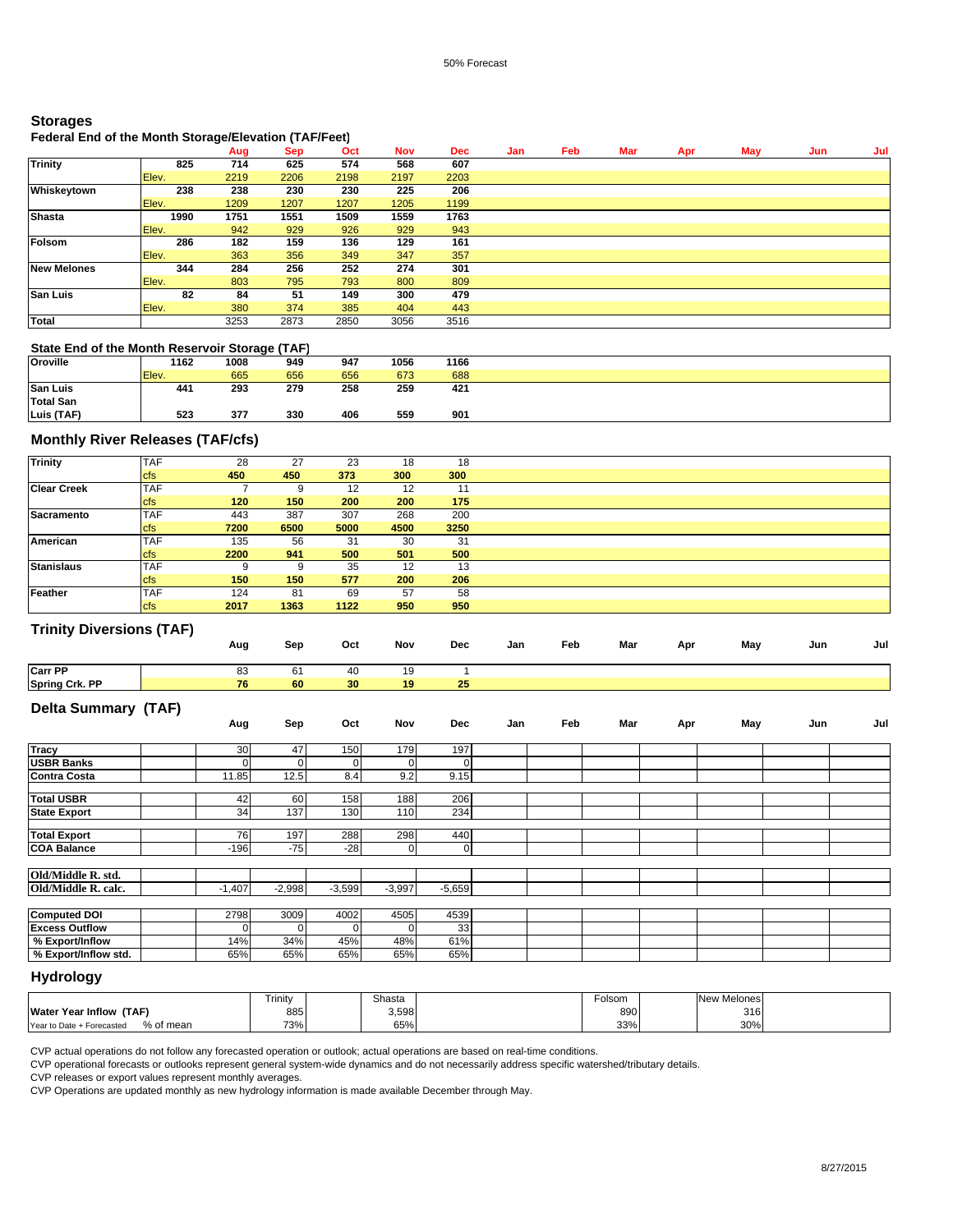## **Storages**

### **Federal End of the Month Storage/Elevation (TAF/Feet)**

|                    |       | -    |            |      |            |            |     |     |     |     |     |     |     |
|--------------------|-------|------|------------|------|------------|------------|-----|-----|-----|-----|-----|-----|-----|
|                    |       | Aug  | <b>Sep</b> | Oct  | <b>Nov</b> | <b>Dec</b> | Jan | Feb | Mar | Apr | May | Jun | Jul |
| <b>Trinity</b>     | 825   | 695  | 584        | 553  | 520        | 504        |     |     |     |     |     |     |     |
|                    | Elev. | 2216 | 2199       | 2194 | 2188       | 2185       |     |     |     |     |     |     |     |
| Whiskeytown        | 238   | 238  | 230        | 206  | 206        | 206        |     |     |     |     |     |     |     |
|                    | Elev. | 1209 | 1207       | 1199 | 1199       | 1199       |     |     |     |     |     |     |     |
| <b>Shasta</b>      | 1991  | 1723 | 1496       | 1415 | 1424       | 1449       |     |     |     |     |     |     |     |
|                    | Elev. | 940  | 925        | 919  | 920        | 922        |     |     |     |     |     |     |     |
| Folsom             | 286   | 182  | 164        | 139  | 133        | 155        |     |     |     |     |     |     |     |
|                    | Elev. | 362  | 357        | 350  | 348        | 355        |     |     |     |     |     |     |     |
| <b>New Melones</b> | 344   | 284  | 257        | 238  | 236        | 234        |     |     |     |     |     |     |     |
|                    | Elev. | 803  | 795        | 789  | 788        | 788        |     |     |     |     |     |     |     |
| <b>San Luis</b>    | 82    |      | 42         | 67   | 77         | 153        |     |     |     |     |     |     |     |
|                    | Elev. | 372  | 367        | 362  | 370        | 397        |     |     |     |     |     |     |     |
| Total              |       | 3128 | 2773       | 2617 | 2596       | 2701       |     |     |     |     |     |     |     |

## **State End of the Month Reservoir Storage (TAF)**

| Oroville        | 1162  | 1002 | 912 | 859 | 869 | 857 |  |
|-----------------|-------|------|-----|-----|-----|-----|--|
|                 | Elev. | 664  | 650 | 641 | 643 | 641 |  |
| <b>San Luis</b> | 441   | 311  | 241 | 191 | 225 | 348 |  |
| Total San       |       |      |     |     |     |     |  |
| Luis (TAF)      | 523   | 318  | 283 | 257 | 303 | 501 |  |

## **Monthly River Releases (TAF/cfs)**

| <b>Trinity</b>     | <b>TAF</b> | 49   | 47   | 23   | 18   | 18   |  |
|--------------------|------------|------|------|------|------|------|--|
|                    | <b>cfs</b> | 801  | 795  | 373  | 300  | 300  |  |
| <b>Clear Creek</b> | <b>TAF</b> | 5.   |      | 11   | 10   | 11   |  |
|                    | <b>cfs</b> | 85   | 150  | 175  | 175  | 175  |  |
| Sacramento         | <b>TAF</b> | 443  | 387  | 307  | 238  | 246  |  |
|                    | <b>cfs</b> | 7200 | 6500 | 5000 | 4000 | 4000 |  |
| American           | <b>TAF</b> | 136  | 42   | 31   | 30   | 31   |  |
|                    | <b>cfs</b> | 2206 | 701  | 501  | 504  | 501  |  |
| <b>Stanislaus</b>  | <b>TAF</b> | 9    |      | 35   | 12   | 13   |  |
|                    | <b>cfs</b> | 150  | 150  | 577  | 200  | 206  |  |
| Feather            | <b>TAF</b> | 124  | 81   | 69   | 57   | 58   |  |
|                    | <b>cfs</b> | 2017 | 1363 | 1122 | 950  | 950  |  |

### **Trinity Diversions (TAF)**

|                         | Aug | Sep | Oct | Nov             | Dec | Jan | Feb | Mar | Apr | May | Jun | Jul |
|-------------------------|-----|-----|-----|-----------------|-----|-----|-----|-----|-----|-----|-----|-----|
| <b>Carr PP</b>          | 81  | 62  | 15  | 28              | 19  |     |     |     |     |     |     |     |
| <b>Spring Crk. PP</b>   | 75  | 60  | 30  | 19 <sup>°</sup> | 12  |     |     |     |     |     |     |     |
| Build Advisor and PEARY |     |     |     |                 |     |     |     |     |     |     |     |     |

#### **Delta Summary (TAF)**

|  |  |  | 120         | 87       | 125      |          |          |                       |
|--|--|--|-------------|----------|----------|----------|----------|-----------------------|
|  |  |  |             |          |          |          |          |                       |
|  |  |  |             |          |          | 130      | 29       | <b>Tracy</b>          |
|  |  |  | $\mathbf 0$ |          | 0        |          |          | <b>USBR Banks</b>     |
|  |  |  | 4.7         | 4.3      | 9.5      | 9.2      | 2.8      | <b>Contra Costa</b>   |
|  |  |  |             |          |          |          |          |                       |
|  |  |  | 125         | 91       | 135      | 139      | 32       | <b>Total USBR</b>     |
|  |  |  | 139         | 48       | 50       | 35       | 33       | <b>State Export</b>   |
|  |  |  |             |          |          |          |          |                       |
|  |  |  |             |          |          |          |          |                       |
|  |  |  | $-193$      | $-193$   | $-194$   | $-195$   | $-197$   | <b>COA Balance</b>    |
|  |  |  |             |          |          |          |          |                       |
|  |  |  |             |          |          |          |          | Old/Middle River Std. |
|  |  |  | $-3,653$    | $-2,212$ | $-2,554$ | $-2,732$ | $-1,291$ | Old/Middle R. calc.   |
|  |  |  |             |          |          |          |          |                       |
|  |  |  | 4994        | 5093     | 4197     | 3009     | 2798     | <b>Computed DOI</b>   |
|  |  |  | 0           |          | 0        |          |          | <b>Excess Outflow</b> |
|  |  |  | 46%         | 28%      | 33%      | 31%      | 13%      | % Export/Inflow       |
|  |  |  | 65%         | 65%      | 65%      | 65%      | 65%      | % Export/Inflow std.  |
|  |  |  | 264         | 139      | 185      | 174      | 65       | <b>Total Export</b>   |

# **Hydrology**

|                                        | Trinity | Shasta | olsom | New Melones |  |
|----------------------------------------|---------|--------|-------|-------------|--|
| (TAF)<br><b>Water Year Inflow</b>      | 884     | 3,543  | 874   | 317         |  |
| % of mean<br>Year to Date + Forecasted | 73%     | 64%    | 32%   | 30%         |  |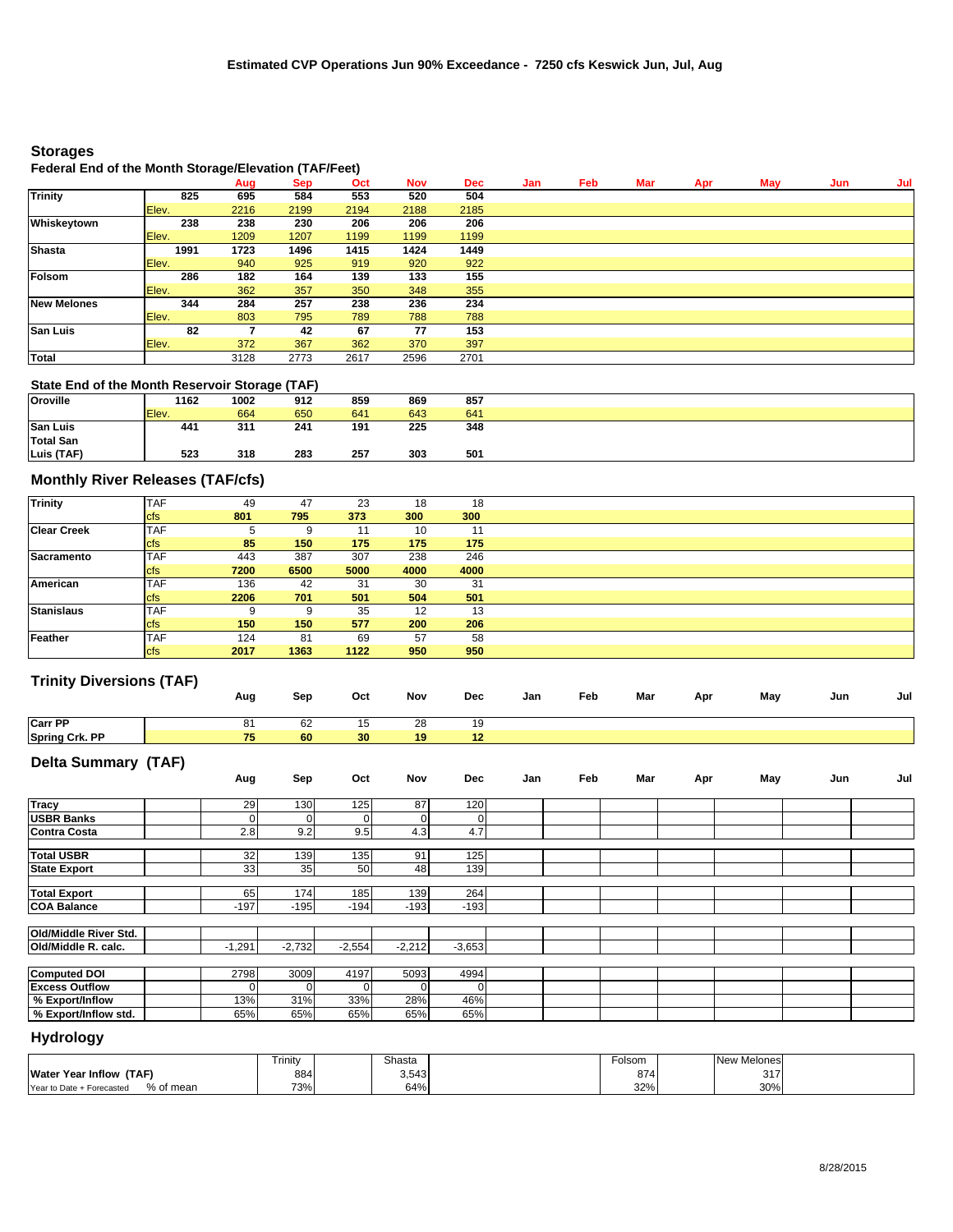| Inflows               |         |             |                         |        |     |         |          |
|-----------------------|---------|-------------|-------------------------|--------|-----|---------|----------|
|                       |         |             |                         |        | New |         |          |
|                       | Trinity | Whiskeytown | Shasta                  | Folsom |     | Melones | Oroville |
| Oct                   | 10      | 9           | $\overline{\mathbf{c}}$ | 200    | 20  | 11      | 69       |
| Nov                   | 11      | 14          | 2                       | 230    | 32  | 10      | 71       |
| Dec                   | 12      | 22          | 4                       | 260    | 60  | 11      | 98       |
| Jan                   |         | 33          | 8                       | 320    | 70  | 20      | 179      |
| Feb                   | 2       | 55          | 12                      | 380    | 110 | 25      | 208      |
| Mar                   | 3       | 88          | 20                      | 520    | 180 | 45      | 299      |
| Apr                   | 4       | 140         | 16                      | 450    | 220 | 75      | 290      |
| May                   | 5       | 150         | 8                       | 340    | 190 | 80      | 211      |
| Jun                   | 6       | 58          | 4                       | 240    | 90  | 40      | 162      |
| Jul                   |         | 18          | $\overline{\mathbf{z}}$ | 200    | 60  | 30      | 107      |
| <b>Start Mont Aug</b> | 8       | 5           |                         | 112    | 52  | 17      | 64       |

Sep 9 2 1 109 40 17 64

#### Start

#### Modified Normal/Dry

| <b>River Releases</b> |                |               |                   |     |               |
|-----------------------|----------------|---------------|-------------------|-----|---------------|
|                       |                | Trinity (cfs) | Clear Creek (cfs) |     | Goodwin (cfs) |
| Oct                   | 10             | 372.5806452   |                   | 175 | 577           |
| Nov                   | 11             | 300           |                   | 175 | 200           |
| Dec                   | 12             | 300           |                   | 175 | 206           |
| Jan                   | 1              | 300           |                   | 175 | 261           |
| Feb                   | $\overline{2}$ | 300           |                   | 175 | 309           |
| Mar                   | 3              | 300           |                   | 175 | 280           |
| Apr                   | 4              | 540           |                   | 218 | 500           |
| May                   | 5              | 2924.322581   |                   | 216 | 150           |
| Jun                   | 6              | 783.1         |                   | 150 | 150           |
| Jul                   | 7              | 450           |                   | 120 | 150           |
| <b>Start Mont Aug</b> | 8              | 801           |                   | 85  | 150           |

Sep 9 795 150 150

Hydrology Wilkin's Target Kes-Wilkin's Acc/Dep SJR Above Stan Sac Gross Acc/Dep Plant Streams Creeks  $(cfs)$ <br>10 (cfs) (TAF)<br>-771 (TAF) Freeport Treatment East Side Misc.  $(TAF)$ <br>40 (cfs) (TAF) Yolo Bypass (TAF) Transfer Consumpt DeltaInflow (TAF) Deltaive Use Outflow X-Channel Feather Feather  $(TAF)$  (118 (TAF) Minimum Target Gate X‐channel gate<br>1 is closed Oct 10 35000 -771 12 40 13.3 210 29 0 258 0 0 1 is closed 0 is open Nov 11 3500 ‐73 12 90 14 260 19 0 0 ‐55 303 0 0 0 0 is open Dec 12 3500 741 20 160 13.2 160 11.1 0 0 ‐2 307 1 0 0 Jan 1 4000 2325 36 300 13.8 98 0.8 0 0 56 369 1 0 0 $\begin{matrix}0\\0\end{matrix}$ Feb 2 0 1844 39 240 12 810 0.9 0 0 37 633 1 0 0Mar 3 0 2696 44 320 12.1 671 1.2 0 0 10 701 1 0 0 $\mathbf 0$ Apr 4 4000 ‐1140 29 ‐20 11.5 390 1.8 0 0 ‐63 644 1 0 0 May 5 4000 -3454 31 -220 12.2 179 2 0 0 Jun 6 4000 ‐4590 9 ‐320 12.5 180 2 0 0 ‐191 422 0 0 0 Jul 7 4000 ‐4454 9 ‐330 12.3 120 2 0 0 ‐268 307 0 0 0 **Start Mont Aug** t Mont Aug 8 2000 -3745 6 -255 12.4 110 2 0 0 -252 172 0 0 Sep 9 3800 -1397 6 -30 12.4 160 2 0 0 -174 179 0 0 0

|                       | Demands (TAF) |         |                    |             |                           |               |        |          |          |                         |                       |            |            |                  |       |                           |       |                 |        |    |
|-----------------------|---------------|---------|--------------------|-------------|---------------------------|---------------|--------|----------|----------|-------------------------|-----------------------|------------|------------|------------------|-------|---------------------------|-------|-----------------|--------|----|
|                       |               |         |                    |             |                           |               |        |          |          |                         | Delta                 | Federal    |            | Cross            | Fed   | Fed                       | South |                 | Spring |    |
|                       |               | Folsom  |                    |             | New Melones CVP Thermolit |               | Barker | F. Banks | F. Banks |                         | North Bay Mendota Dos |            | Fed O'N to | Valley           |       | Exchange Exchange Bay/San |       | State Dos Creek |        |    |
|                       |               | Pumping | Folsom South Canal | OID/SSJID   | Contractors               | o Demand CCWD | Slough | On-Peak  |          | Off-Peak Aqueduct Canal |                       | Amigos     | D.A.       | San Felipe Canal | Oneil | San Luis                  | Jose  | Amigos          | Tunnel |    |
|                       | Oct           | 10      | 11                 |             |                           |               | 10     |          |          |                         |                       | 75<br>24   |            | 0.5              |       |                           |       |                 |        |    |
|                       | Nov           | 11      |                    |             |                           |               |        |          |          |                         |                       | 60<br>15   |            | 0.5              |       |                           |       |                 |        |    |
|                       | Dec           | 12      |                    |             |                           |               |        |          |          |                         |                       | 31<br>12   |            | 0.5              |       |                           |       |                 | 15     |    |
|                       | Jan           |         |                    |             |                           |               |        |          |          |                         |                       | 12         |            | 0.5              |       |                           |       |                 | 46     |    |
|                       | Feb           |         |                    |             |                           |               |        |          |          |                         |                       | 10         |            | 0.5              |       |                           |       |                 | 30     |    |
|                       | Mar           |         |                    |             |                           |               |        |          |          |                         |                       | 10<br>27   |            |                  |       |                           |       |                 | 76     |    |
|                       | Apr           |         |                    |             | 55                        |               |        |          |          |                         |                       | 32<br>10   |            |                  |       |                           |       |                 | 94     |    |
|                       | May           |         |                    |             | 65                        | 122           |        |          |          |                         |                       | 20<br>55   |            | 10.5             |       |                           |       |                 | 77     |    |
|                       | Jun           |         | 14                 |             | 70                        | 128           |        |          |          |                         |                       | 30<br>61   |            |                  |       |                           |       |                 | 125    | 75 |
|                       | Jul           |         | 15                 |             | 66                        | 129           |        |          |          |                         |                       | 78<br>71   |            | 5.5              |       |                           |       | 182             |        | 87 |
| <b>Start Mont Aug</b> |               |         | 14                 |             | 63                        | 95            |        |          |          |                         |                       | 57<br>39   |            |                  |       |                           |       | 155             |        | 75 |
|                       | Sep           |         | 12                 |             | 36                        | 69            |        |          |          |                         |                       | 56<br>34   |            | 2.7              |       | $\Omega$                  |       | 100             |        | 40 |
|                       |               |         | 108                | 375<br>19.6 |                           | 824           | 75.5   |          |          |                         |                       | 456<br>364 |            | 37.9             |       |                           |       | 1006<br>23      |        |    |